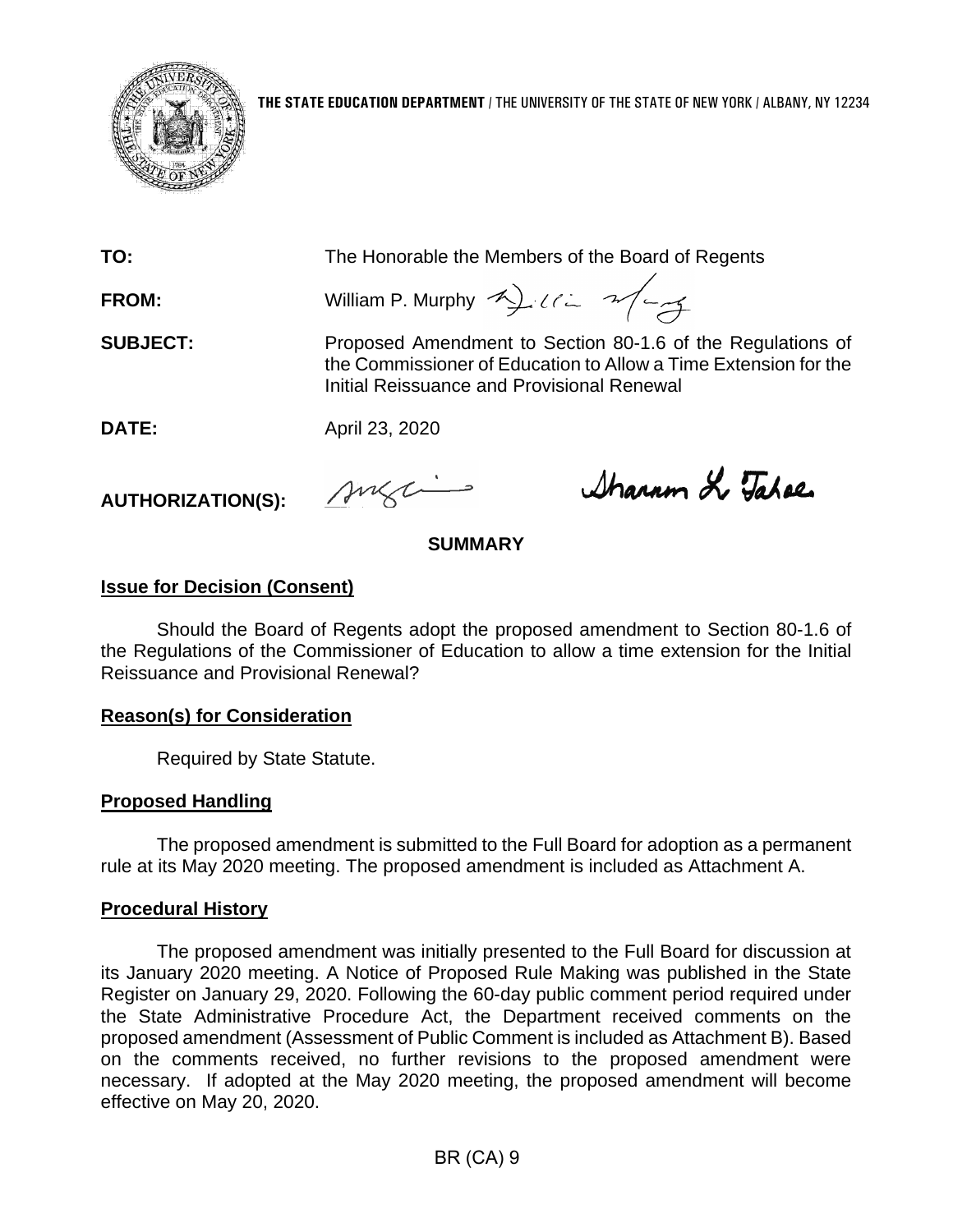#### **Background Information**

Educators who do not complete the requirements for the Professional or Permanent certificate during the five-year validity period of their Initial or Provisional certificate, respectively, have the option to apply for an Initial Reissuance, Provisional Renewal, or Time Extension. They may receive only one five-year Initial Reissuance or Provisional Renewal.

To earn the Initial Reissuance, teachers and school building leaders must:

- have less than three years of experience;
- pass the Content Specialty Test in the subject area of the certificate sought or School Building Leader assessment, as appropriate, within one year before or after the Initial Reissuance application date; and
- have completed 50 hours of acceptable Continuing Teacher and Leader Education (CTLE) and/or professional learning within one year before or after the application date.

The Provisional Renewal is available to pupil personnel service professionals (e.g., school counselors) who have completed all requirements for the Permanent certificate with the exception of the experience requirement and/or academic requirements, depending on the certificate title.

Educators can also receive a one-time Time Extension, which adds three years to the expiration date of Initial and Provisional certificates and to the expiration date of certain Transitional certificates.

In some cases, educators are only eligible for the Time Extension because they cannot meet the requirements for the Initial Reissuance/Provisional Renewal (e.g., Initial certificate holders who have more than three years of experience). In other cases, educators can meet the requirements for the Time Extension and Initial Reissuance/Provisional Renewal simultaneously and must choose the one for which they will apply first.

Educators who are eligible for both the Time Extension and Initial Reissuance/ Provisional Renewal can add the maximum amount of time to the validity period of their certificate by first applying for the Time Extension. By applying for the Time Extension first, they can, if needed, apply for the Initial Reissuance/Provisional Renewal at a later date as follows: (1) Initial/Provisional certificate (five years), (2) Time Extension (three years), and then (3) Initial Reissuance/Provisional Renewal (five years).

However, if these educators apply first for the Initial Reissuance/Provisional Renewal, the Time Extension cannot add time to the expiration date of the Initial Reissuance/ Provisional Renewal. The Time Extension can only add time to the expiration date of the Initial/Provisional certificate pursuant to Section 80-1.6 of the Commissioner's Regulations. Therefore, if educators earn the Initial/Provisional certificate (5 years) and then the Initial Reissuance/Provisional Renewal (5 years), the Time Extension is not an option for extending the validity period of their certificate.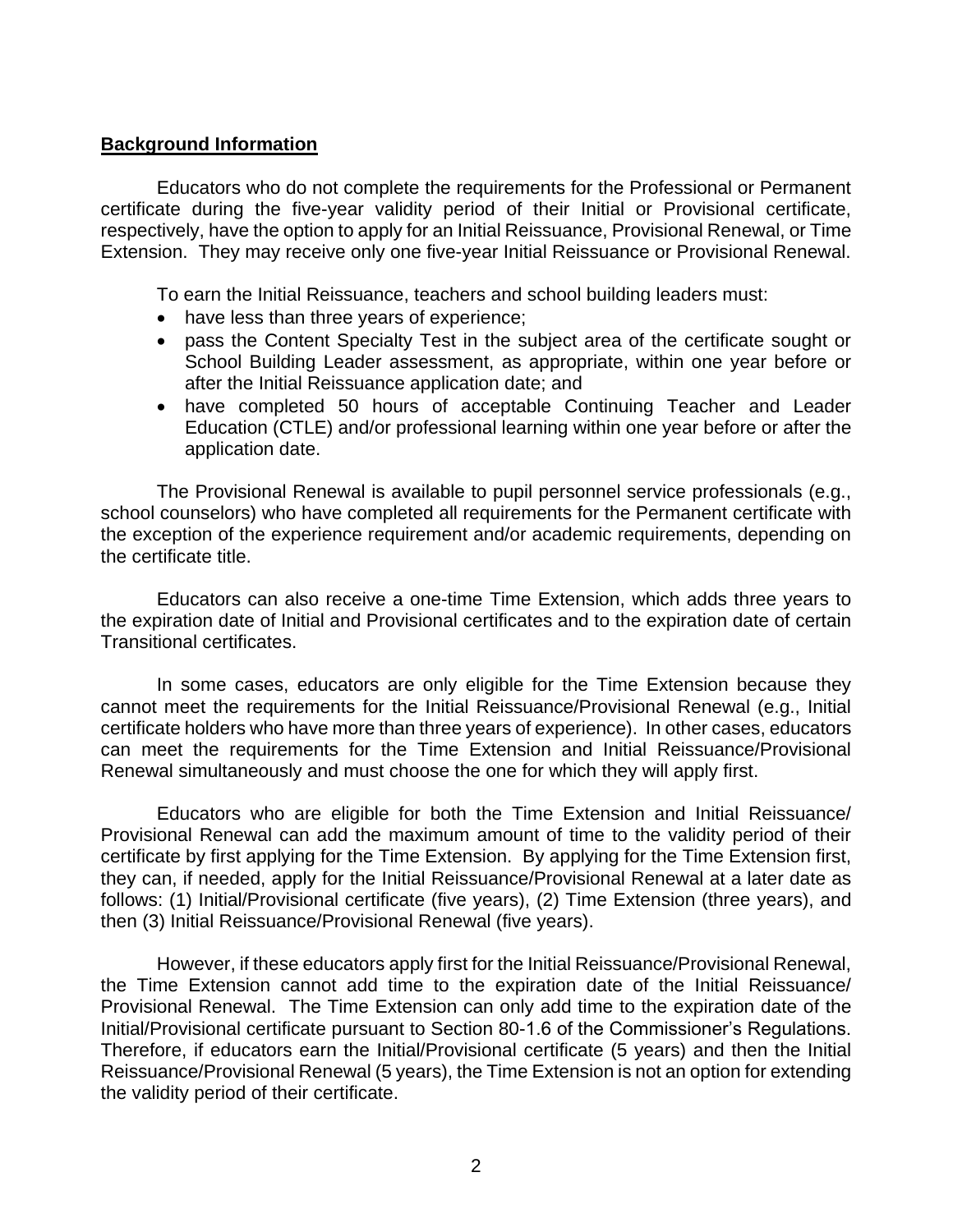## **Proposed Amendment**

The Department is proposing to allow educators who hold an Initial certificate, Initial Reissuance, Provisional certificate, or Provisional Renewal to receive one Time Extension after the issuance of their first Initial or Provisional certificate. The Time Extension would add three years to the expiration date of either the Initial certificate, Initial Reissuance, Provisional certificate, or Provisional Renewal. Educators would not be able to earn a Time Extension on both the Initial certificate and Initial Reissuance or the Provisional certificate and Provisional Renewal per certificate title.

This revision would enable educators who hold the Initial Reissuance/Provisional Renewal, but have not received a Time Extension, to earn a Time Extension that would add three years to the expiration date of the Initial Reissuance/Provisional Renewal. Educators who are eligible for both the Time Extension and Initial Reissuance/Provisional Renewal simultaneously would be able to apply for either one first, without foregoing the option of the other one, while completing the requirements for the Professional/Permanent certificate, respectively. These educators would have more flexibility because the order of the extensions would no longer matter.

Educators who hold a Transitional certificate that is not identified as "nonrenewable" in Part 80 of the Commissioner's Regulations will continue to have the option of one threeyear Time Extension per certificate title.

## **Related Regents Items**

January 2020: [Proposed Amendment to Section 80-1.6 of the Regulations of the](https://www.regents.nysed.gov/common/regents/files/120hed2.pdf)  [Commissioner of Education to Allow a Time Extension for the Initial Reissuance and](https://www.regents.nysed.gov/common/regents/files/120hed2.pdf)  [Provisional Renewal](https://www.regents.nysed.gov/common/regents/files/120hed2.pdf)

(https://www.regents.nysed.gov/common/regents/files/120hed2.pdf)

## **Recommendation**

VOTED: That the Board of Regents adopt the proposed amendment to Section 80- 1.6 of the Regulations of the Commissioner of Education, effective May 20,2020.

## **Timetable for Implementation**

If adopted at the May 2020 meeting, the proposed amendment will become effective on May 20, 2020.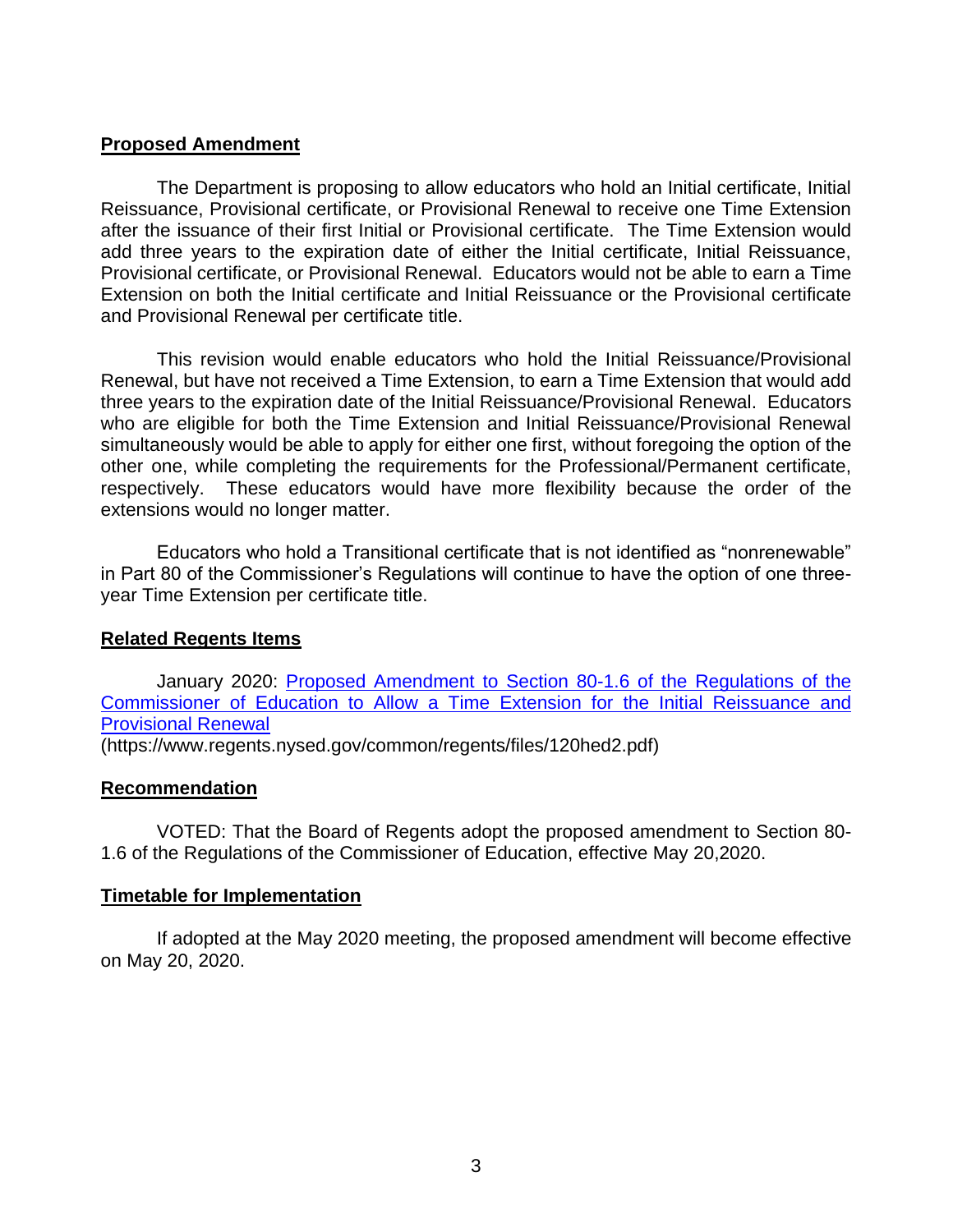#### **Attachment A**

AMENDMENT TO THE REGULATIONS OF THE COMMISSIONER OF EDUCATION Pursuant to sections 207, 305, 3001, 3003, 3004 and 3009 of the Education Law.

Clause (b) of section 80-1.6 of the Regulations of the Commissioner of Education shall be amended to read as follows:

(b) For holders of a provisional certificate or provisional renewal in the pupil personnel service, or for holders of an initial certificate, initial reissuance or transitional certificate in the classroom teaching service or school leadership applying for their first time extension on or after March 1, 2017, the time validity of the expired certificate may be extended once per applicable transitional certificate and once after the issuance of the first provisional or initial certificate, per certificate title (educators would not be able to earn a time extension on both the initial certificate and initial reissuance or the provisional certificate and provisional renewal, per certificate title), for a period not to exceed three years from the expiration date of such certificate, except as provided in subdivision (c) of this section, upon application by the holder of the certificate: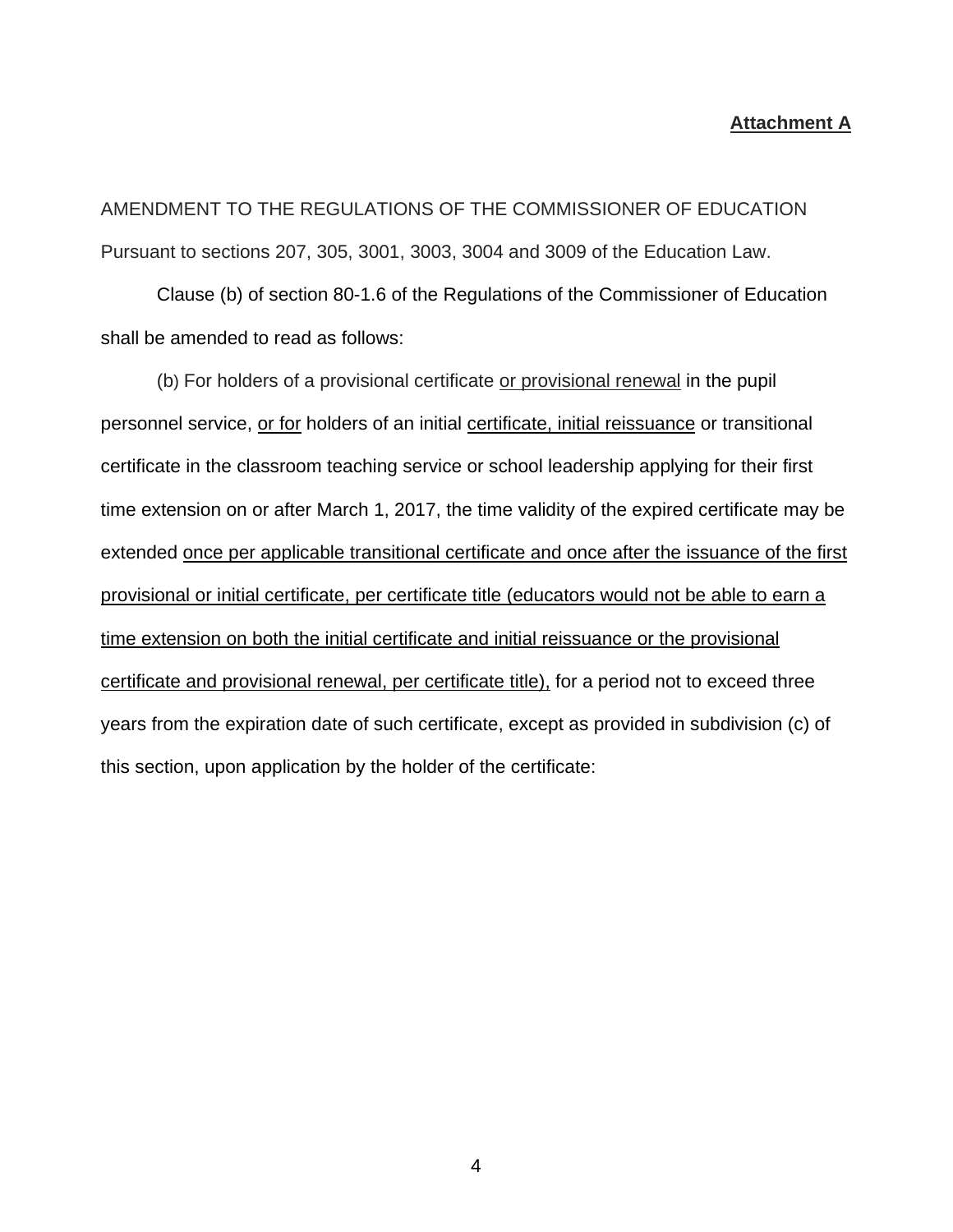#### **Attachment B**

#### ASSESSMENT OF PUBLIC COMMENT

Following publication of the Proposed Rule Making on January 29, 2020, the Department received the following comments on the proposed amendment.

1. COMMENT: Commenter writes in support of the proposed amendment to make Time Extensions available on Provisional Renewals and Initial Reissuances, explaining that school counselors are likely to run into some difficulty when their Provisional Renewals expire with the impending regulation changes to the Initial/Professional School Counselor certificates. Commenter further noted that verification of work experience is very difficult to obtain for Initial Reissuances, and extending the time will allow educators to find full-time work and then they can use only one verification form from one district instead of several forms from multiple districts.

#### DEPARTMENT RESPONSE:

Since the comment is supportive, no response is necessary.

2. COMMENT: Commenter writes in support of the proposed amendment but suggested revising it so that all Initial and Provisional certificates that have already been extended should be allowed to be extended again if they have also been reissued/ renewed. Commenter noted that the decision to only extend a certificate once should be reconsidered in a time of teacher shortages and that many of the teachers who cannot extend their certificates again could be seasoned, highly effective teachers. Commenter shared that, although Section 80-1.1 defines a "Provisional" and "Initial" certificates as the first teaching certificate obtained, perhaps the proposed regulation could be modified slightly to allow extensions of all Provisional and Initial certificates, regardless of whether

5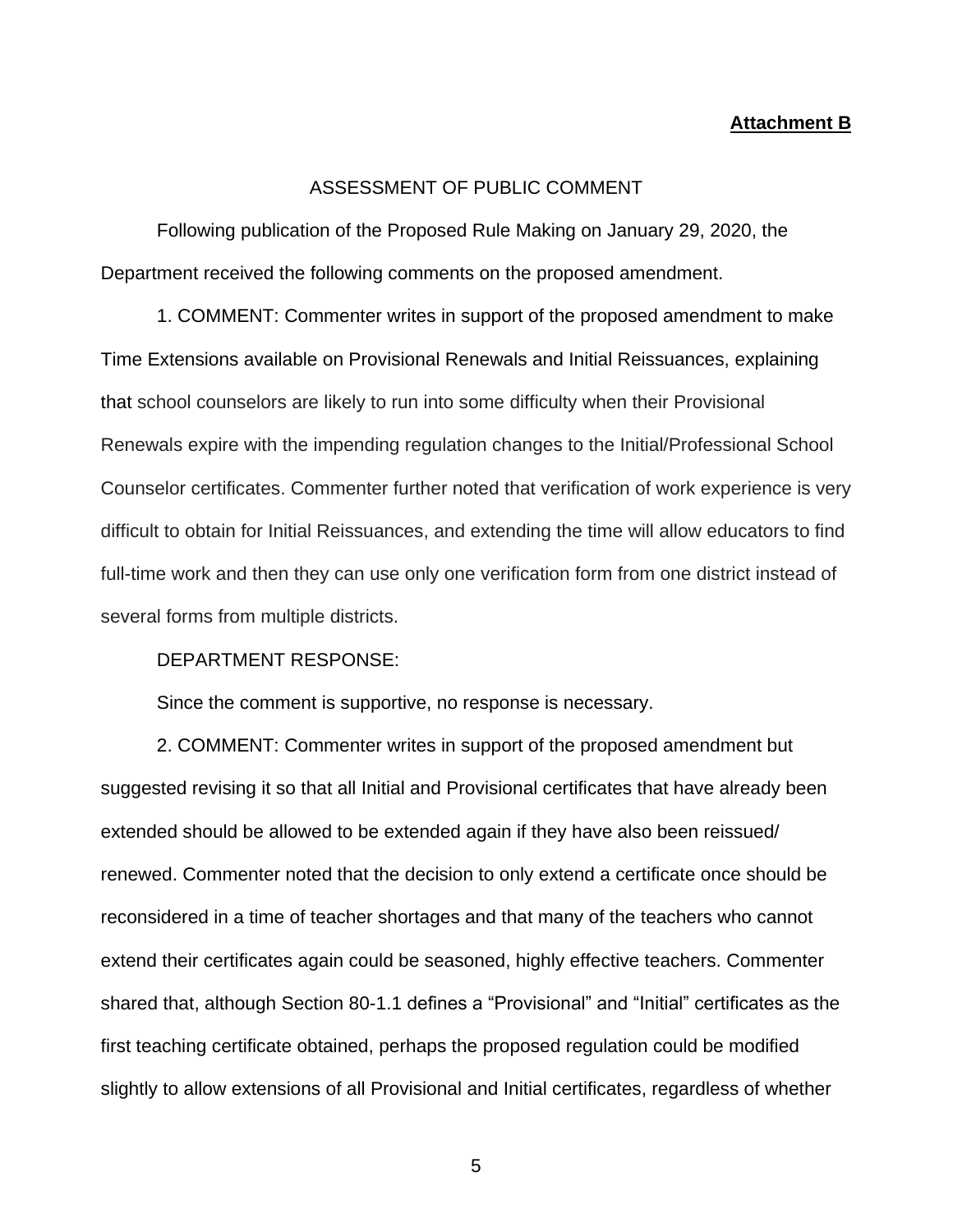they are first or second ones. Commenter pointed out that many states allow for multiple reissuances/renewals and do not have a master's degree requirement. Commenter stated that districts do have a responsibility to ensure that teachers are performing successfully and there have been numerous examples of individuals who have either been short a year or two of experience and are out of time.

Commenter further suggests that 80-1.8 should be amended such that teachers who have not been able to gain probationary positions in a New York State public school can have their Initial certificates reissued. Comment explained that teachers who are struggling with part-time work, working in day care settings, working in private schools, or working out of State are faced with the stark reality of significantly lower, inconsistent and perhaps unreliable wages and find it economically untenable to invest in a master's degree program and, while they may satisfy the three-year requirement for Professional certification, they should not be penalized for not completing the master's degree.

#### DEPARTMENT RESPONSE:

Section 80-1.6 of the Commissioner's regulations allows educators to receive one Time Extension on their Initial or Provisional certificate, but not on their Initial Reissuance or Provisional Renewal, respectively. The proposed amendment preserves the premise of one Time Extension while permitting educators to receive the Time Extension on either the Initial certificate or Initial Renewal, or, either the Provisional certificate or Provisional Renewal. The proposal gives educators flexibility in the order in which they apply for a Time Extension and Initial Reissuance/Provisional Renewal, enabling them to gain the additional time available under both types of extensions.

6